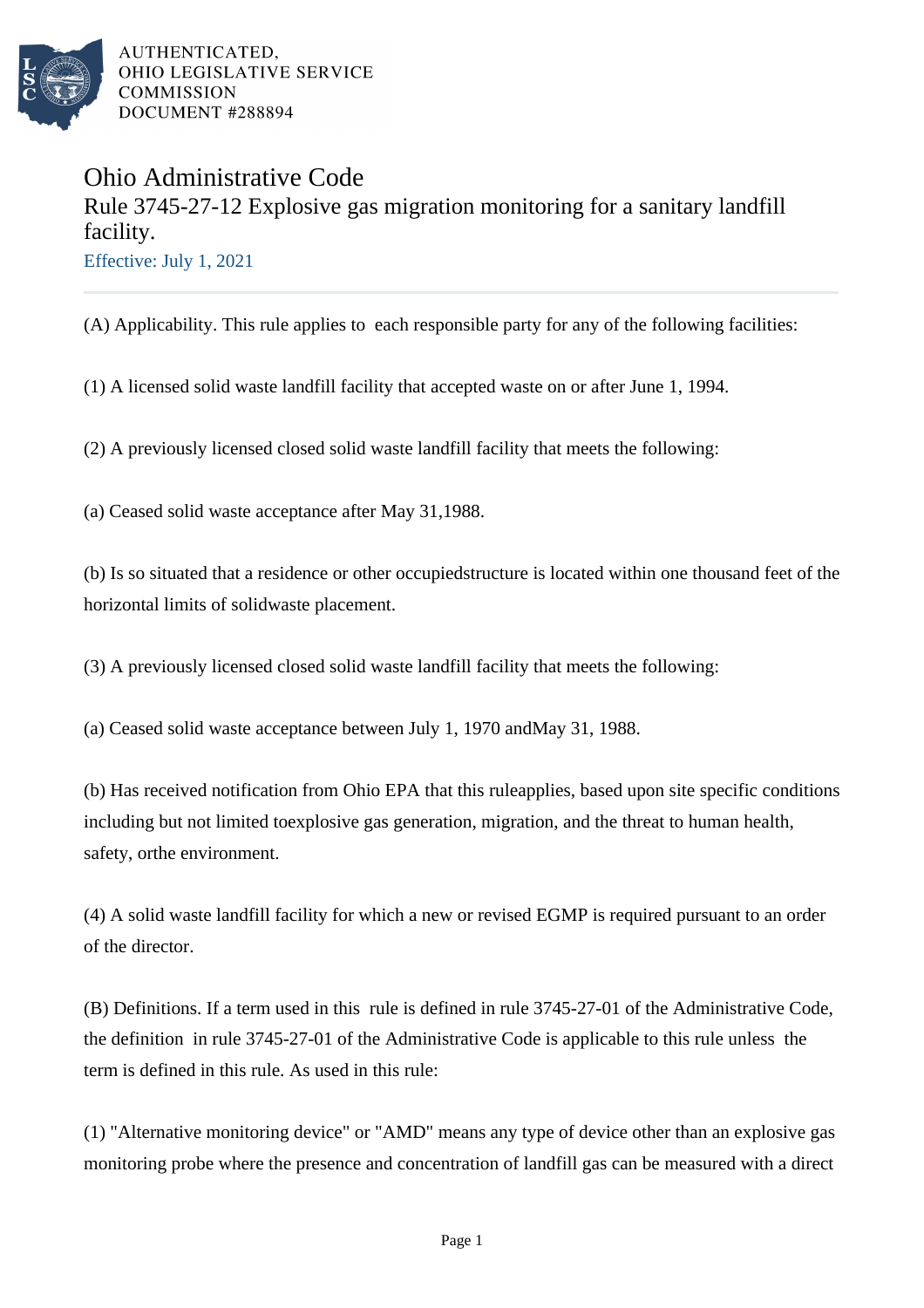

reading instrument.

- (2) "EGMP" means an explosive gas monitoring plan.
- (3) "Facility boundary" means one of the following:

(a) The solid waste landfill facility boundary as depicted in the effective permit.

(b) The property line of all the parcels that contain the limits of solid waste placement.

(4) "LEL" has the same meaning as lower explosive limit.

(5) "Solid waste landfill facility," means any site, location, tract of land, or installation used for the disposal of solid waste.

(C) Exclusions. This rule does not apply to the following facilities:

(1) A solid waste landfill facility that exclusively disposes or has disposed of solid wastes generated on one or more premises owned by the person who owns the solid waste landfill facility.

(2) A solid waste landfill facility owned or operated by a person other than the generator of the wastes that exclusively disposes or has disposed of nonputrescible solid wastes generated by the generator at one or more of the premises owned by the generator.

(D) Notwithstanding the exclusions contained in paragraph (C) of this rule, the director may issue an order directing a responsible party to prepare and submit a new or revised EGMP for a solid waste landfill facility in accordance with this rule if the director determines that the potential exists for the formation and subsurface migration of explosive gases in such quantities and under such conditions as to threaten human health or safety or the environment.

(E) Exceedances of methane by volume at or above 1.25 per cent in occupied structures or five per cent methane by volume at the facility boundary shall constitute a threat to human health, safety, and the environment.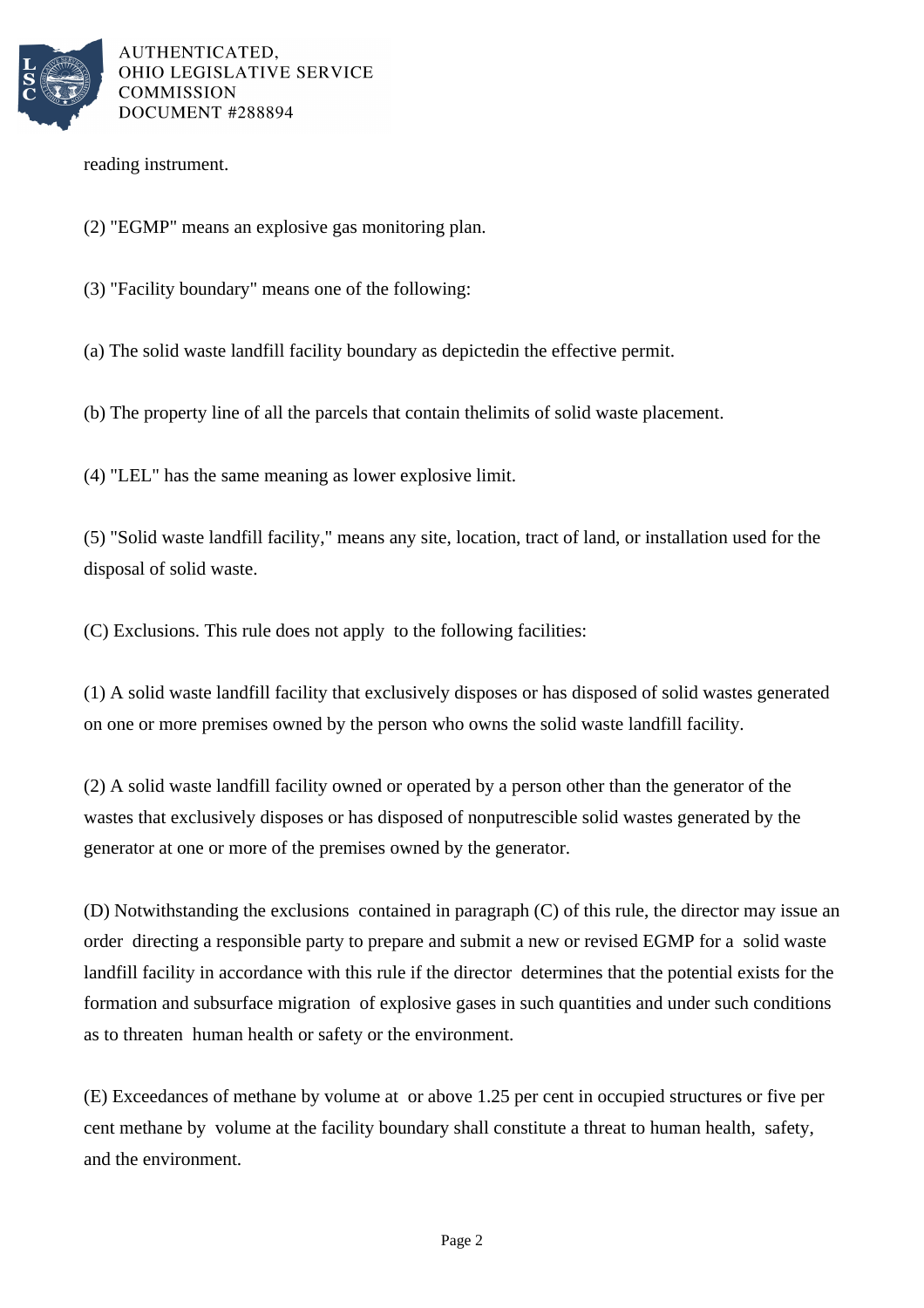

(F) Explosive gas monitoring plan.

(1) Submittal and implementation of an EGMP. Unless otherwise excluded by paragraph  $(C)$  of this rule, the responsible party shall prepare, submit, and implement an EGMP as follows:

(a) For a solid waste landfill facility operating on the effective date of this rule, submit an EGMP that complies with this rule in accordance with the following schedule:

(i) Concurrent with a request to alter an effective EGMP.

(ii) At the same time as the ten-year update schedule specified in rule 3745-27-19 of the Administrative Code.

(b) For a solid waste landfill facility that has ceased operations prior to the effective date of this rule, not later than two hundred seventy days after the effective date of this rule or not later than two hundred seventy days after receipt of a notification in accordance with paragraph  $(A)(3)(b)$  of this rule, submit an EGMP to Ohio EPA as follows:

(i) For a solid waste landfill facility without an approved EGMP, a new EGMP that complies with this rule.

(ii) For a solid waste landfill facility with an approved EGMP, a revised EGMP that complies with this rule.

(c) If a new occupied structure is built within one thousand feet of the horizontal limits of solid waste placement, submit an EGMP that complies with this rule to Ohio EPA in accordance with the following schedule:

(i) For a solid waste landfill facility without an approved EGMP, a new EGMP not later than two hundred seventy days after discovery of the occupied structure.

(ii) For a solid waste landfill facility with an approved EGMP, a revised EGMP not later than one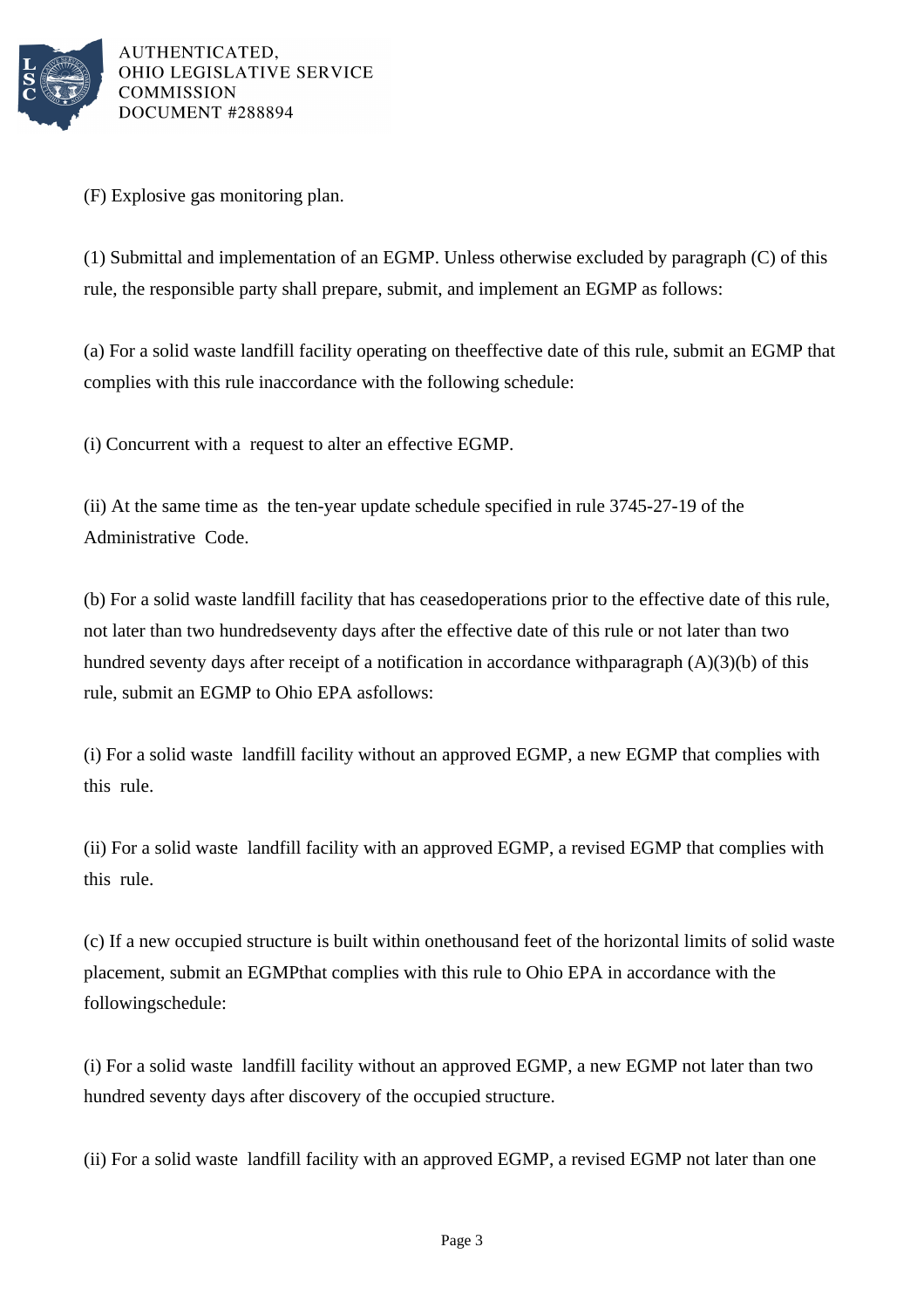

hundred eighty days after discovery of the occupied structure.

(d) The most recent approved EGMP shall remain in effect until a revised EGMP is approved by the director in accordance with this rule.

(e) The responsible party shall implement the EGMP upon approval by the director.

(f) The responsible party shall comply with an approved EGMP until the director authorizes the responsible party to cease explosive gas monitoring in accordance with paragraph (O) of this rule.

(2) The responsible party shall establish a stand-alone EGMP on forms prescribed by the director and submit the EGMP to Ohio EPA that includes at a minimum, the following:

(a) A description of the explosive gas monitoring network that demonstrates the network conforms to paragraph (H) of this rule and is capable of measuring explosive gas to ensure concentrations of methane do not exceed the following:

(i) 1.25 per cent by volume or twenty-five per cent of the LEL in occupied structures.

(ii) Five per cent by volume or one hundred per cent of the LEL at the facility boundary.

(b) Detailed topographical maps with a scale of one inch equals no greater than two hundred feet showing the following:

(i) The property boundary, facility boundary, and the horizontal limits of solid waste placement of the solid waste landfill facility.

(ii) A zone around the solid waste landfill facility representing the area that is two hundred feet from the horizontal limits of solid waste placement.

(iii) A zone around the solid waste landfill facility representing the area that is one thousand feet from the horizontal limits of solid waste placement.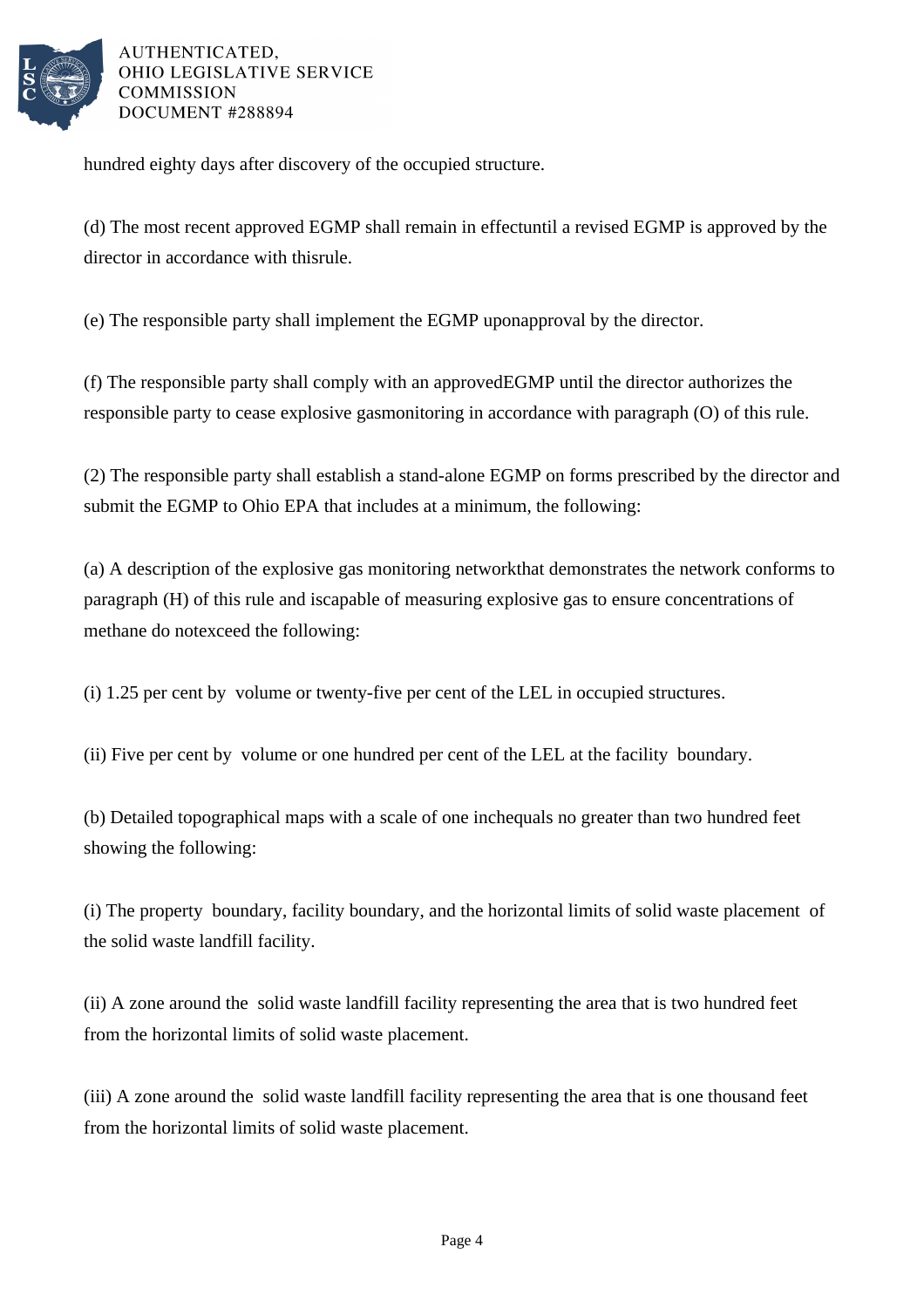

(iv) All property owners and political subdivisions located within two hundred feet of the horizontal limits of solid waste placement.

(v) All property boundaries and parcel numbers located within one thousand feet of the horizontal limits of solid waste placement.

(vi) All on-site enclosed structures where one or more human beings may be present and all off-site enclosed structures where one or more human beings may be present located within one thousand feet of the horizontal limits of solid waste placement. The EGMP shall identify those enclosed structures that are occupied structures.

(vii) All man-made explosive gas migration pathways within one thousand feet of the horizontal limits of solid waste placement including but not limited to roads, railroads, underground utilities, mines, storm sewers, water lines, electric cables, and pipelines.

(viii) All other potential sources of explosive gas within one thousand feet of the horizontal limits of solid waste placement including but not limited to oil and gas wells, landfills, and wetlands.

 $(ix)$  All man-made features that may act as a barrier to explosive gas migration or allow the venting of explosive gas.

(c) The following geological information:

(i) The ground water surface elevation in the proximity of the solid waste placement and fluctuations in ground water levels.

(ii) A discussion of the topography of the site and surrounding area.

(iii) A discussion of any natural or man-made site characteristics that may act as impervious boundaries to gas migration or allow natural venting of gas.

(iv) If the subsurface stratification is known, a hydrogeological cross section of the solid waste landfill facility property that equals the depth of solid waste and shows the potential natural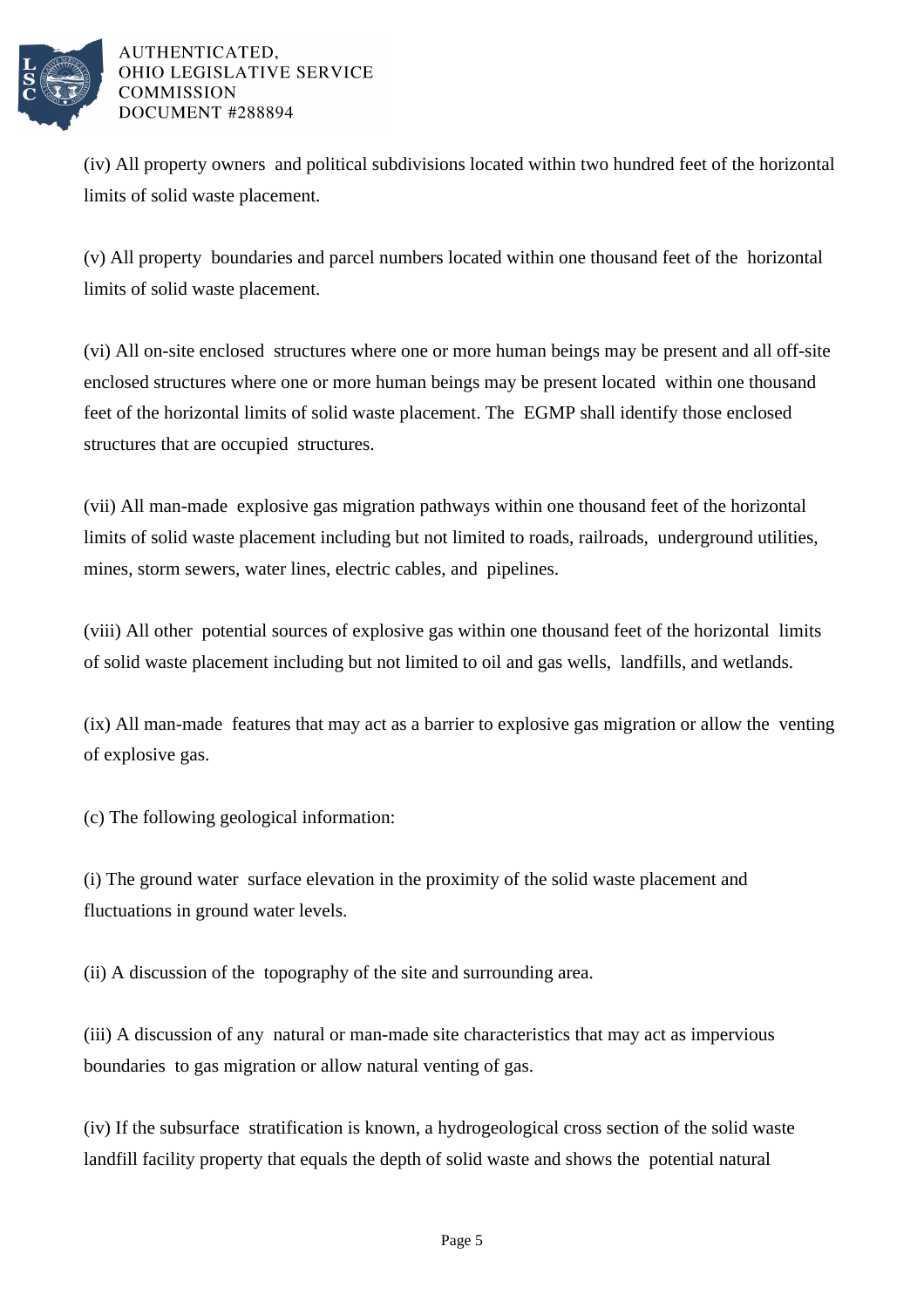

pathways.

(v) A discussion characterizing all known potential explosive gas migration pathways and their associated explosive gas hazard.

(vi) A discussion and identification of any other sources of explosive gas within one thousand feet of the horizontal limits of solid waste placement that may potentially cause subsurface migration of explosive gas.

(d) The following solid waste landfill facility information:

(i) The lowest elevation of solid waste placement.

(ii) The approximate acreage of solid waste placement.

(iii) A discussion of the types of waste that have been disposed or will be disposed at the solid waste landfill facility.

(iv) At a minimum and as applicable and available, a discussion of the following historical information pertaining to the solid waste landfill facility:

(a) The date of the initial solid waste license and any subsequent licenses.

(b) The date of initial operation.

(c) The date of cessation of waste acceptance, the date closure activities were completed, and the date when the closure certification report was submitted to the director.

(d) All previous or current authorizations regarding explosive gas management.

(e) The names of all prior owners for all of the real property within the facility boundary.

(e) The following gas investigation information: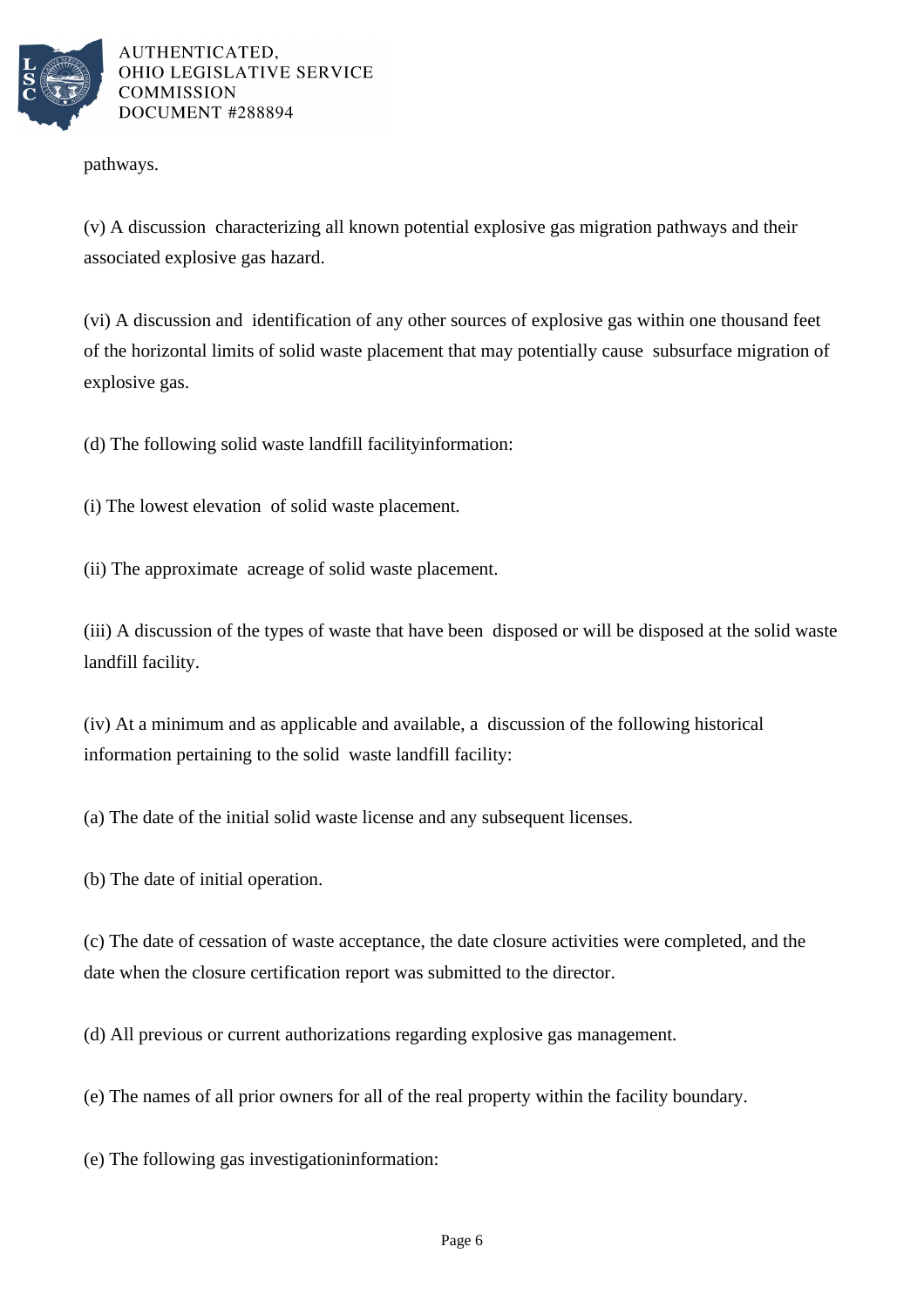

- (i) A description and an evaluation of the effectiveness of the following:
- (a) Any existing gas monitoring system.
- (b) Any existing gas extraction system.
- (c) Any existing gas venting system.

(ii) A discussion of historical records detailing any previous explosive gas investigations including but not limited to probe sampling results and any other type of gas sampling results.

(iii) A discussion of any of the following that could be attributed to current explosive gas presence:

- (a) Dead vegetation.
- (b) Odors.

(c) Snow melt.

(f) For every probe and AMD, the following:

(i) The schematic of the design that conforms to paragraph  $(G)$  of this rule. The schematic may be a generalized construction of the probe or AMD.

(ii) The location and the geo-coordinate on a plan drawing.

(iii) The total depth.

 $(iv)$  The total length of the screen interval, if applicable.

(v) The identification designation.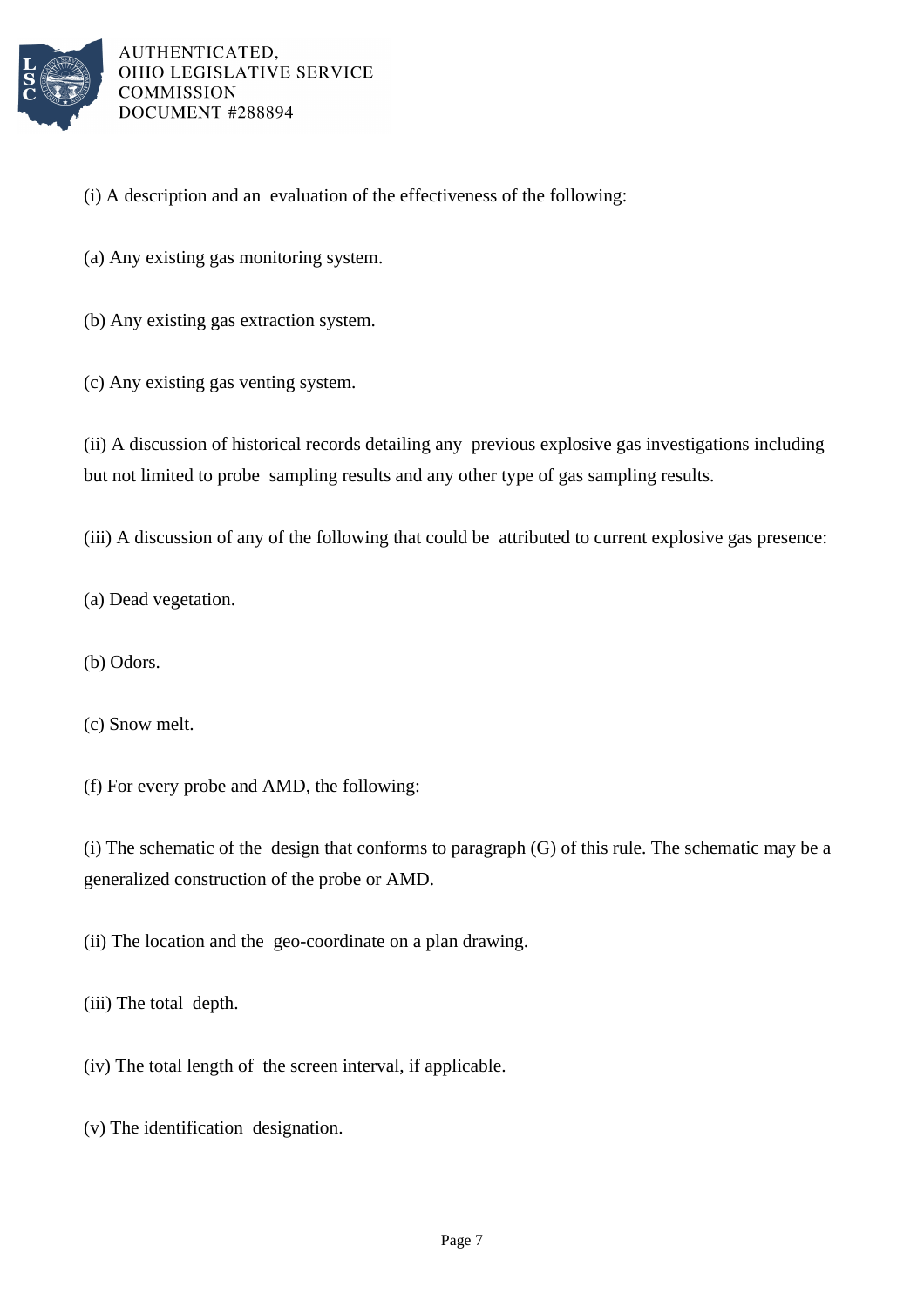

(vi) Methods of construction.

(vii) Materials used in construction.

(viii) Installation procedures and quality assurance measures.

(ix) Security measures capable of protecting the probe or AMD from vandalism, impact damage, and weather, as applicable.

(g) The following appendices to the EGMP:

(i) Appendix A. Copies of letters sent to the entities listed in paragraph  $(J)(2)$  of this rule, which specify the location of the solid waste landfill facility and the proximity of the occupied structure.

(ii) Appendix B. Documentation of installation of explosive gas alarms in occupied structures within two hundred feet of solid waste placement. At a minimum, this documentation shall include the following:

(a) Communications from the responsible party to the property owner of the occupied structure seeking consent to install an explosive gas alarm in the structure.

(b) Confirmatory communication from the responsible party to each owner of an occupied structure that declines consent to install an explosive gas alarm in the structure.

(c) A map depicting all occupied structures within two hundred feet of solid waste placement that have an explosive gas alarm installed.

(iii) Appendix C. Hydrogeologic boring logs, if available.

(iv) Appendix D. Certification reports in accordance with paragraph  $(G)(2)$  of this rule.

(v) Appendix E. The most recent deed for each parcel of the solid waste landfill facility property.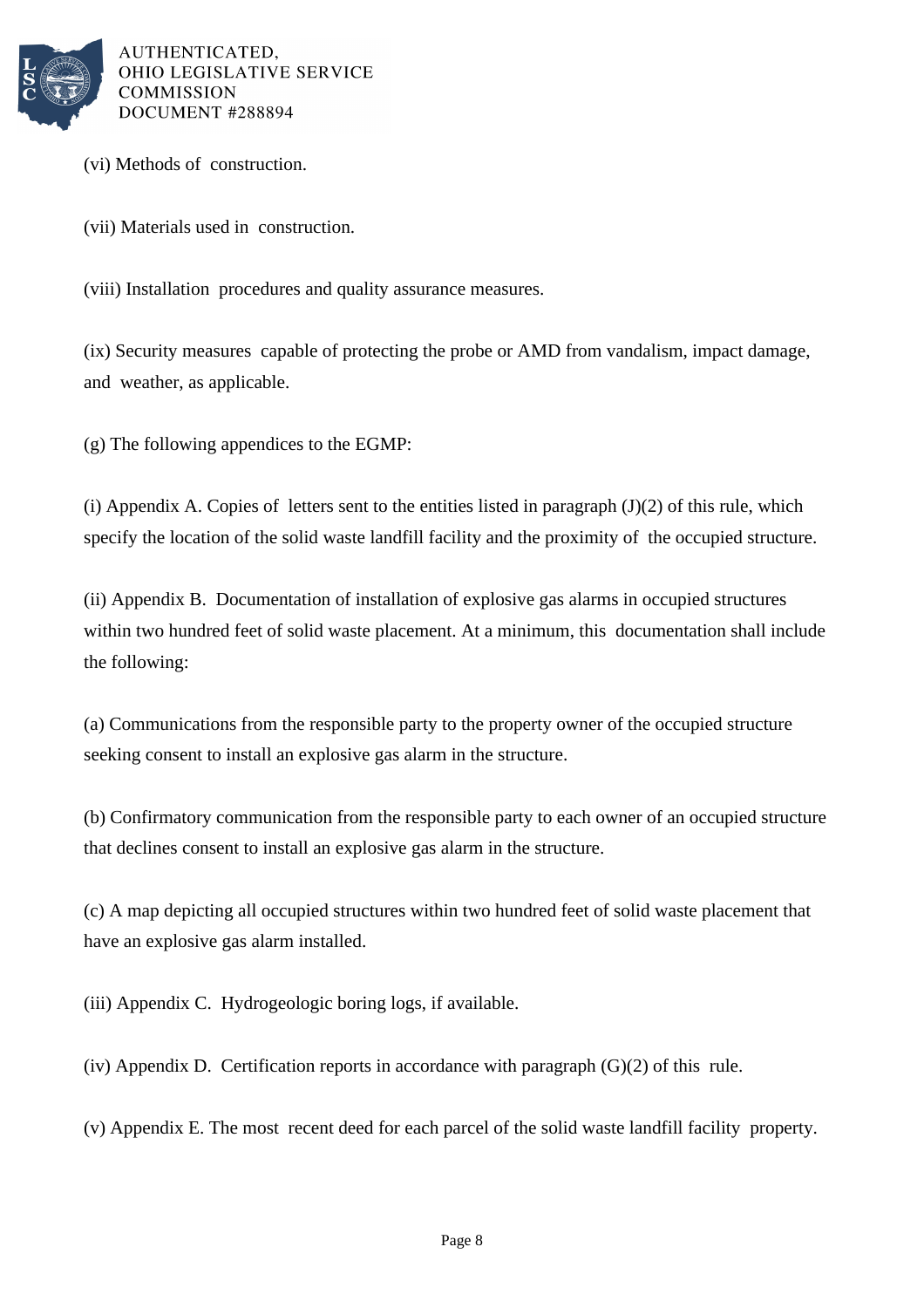

(vi) Other appendices as necessary.

(3) If Ohio EPA determines that additional information is necessary to determine whether the criteria set forth in paragraph  $(F)(2)$  of this rule are satisfied, Ohio EPA may require that the responsible party supply such information as a precondition to further consideration of the EGMP.

(4) The director shall not approve an EGMP unless the following are met:

(a) The EGMP is complete in accordance with paragraph  $(F)(2)$  of this rule.

(b) The explosive gas monitoring system is designed and is capable of being constructed and operated in accordance with this rule and with any terms and conditions of the approved EGMP.

(c) Any existing probes or AMDs have been installed and explosive gas is being monitored in accordance with paragraphs  $(I)$ ,  $(J)$ , and  $(L)$  of this rule.

(5) Alterations to the EGMP. The responsible party may submit to Ohio EPA a written request to revise the approved EGMP and may implement the revision only upon obtaining Ohio EPA's concurrence with the request.

(G) Probe and AMD design. The responsible party shall utilize probes and AMDs as follows:

(1) Probe design, construction, and implementation.

(a) The explosive gas monitoring network shall be designed and constructed utilizing probes that conform to the following:

(i) Accurately detect the existing levels of explosive gas.

(ii) Are screened to the entire depth of solid waste placement, unless a barrier exists that is of sufficient impermeability to prevent the migration of explosive gas beyond the barrier. The responsible party may submit a demonstration that existing probes are adequate and meet the design specifications of this paragraph.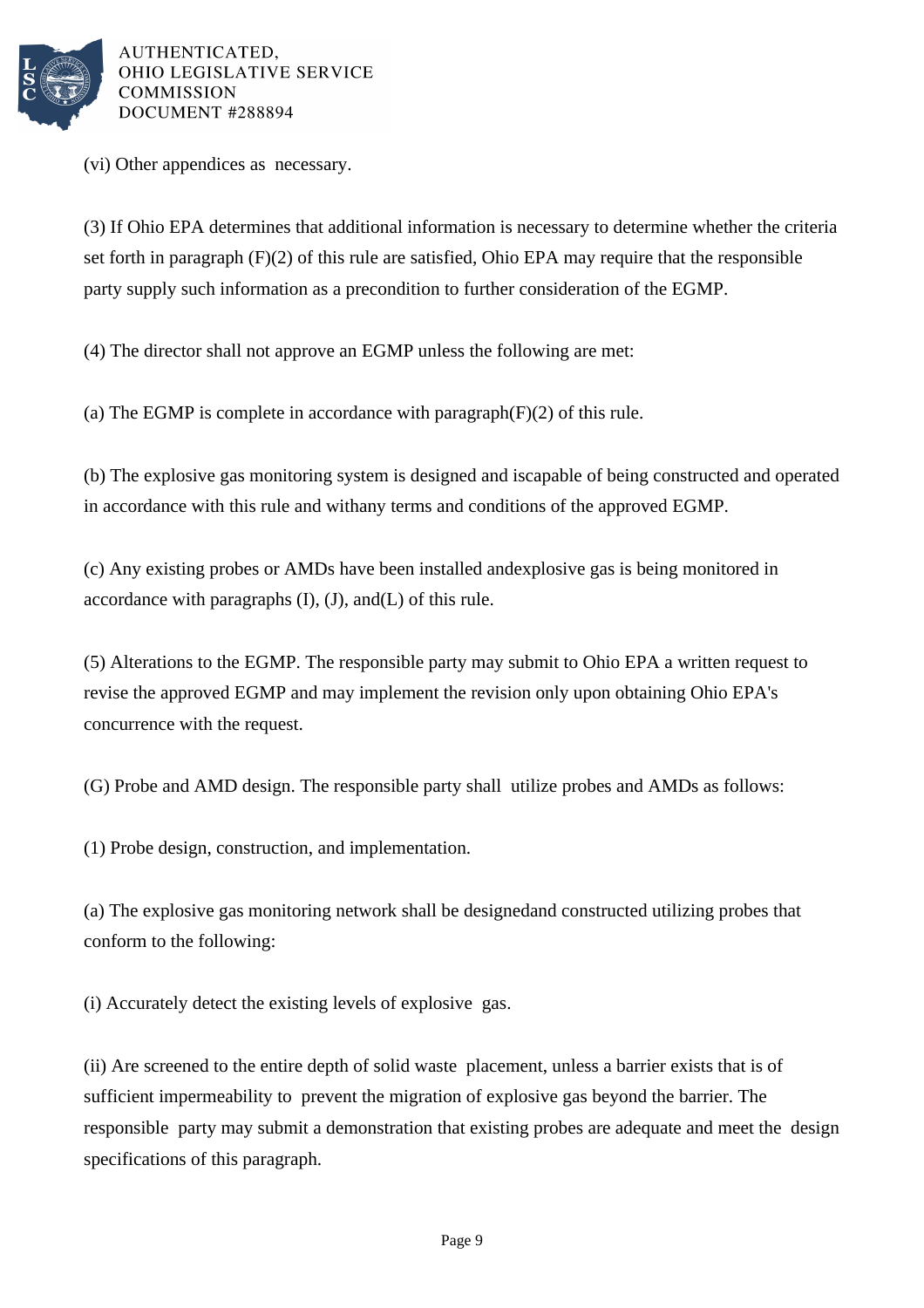

(iii) Are designed to prevent contamination or dilution of explosive gas samples.

(iv) Are designed to prevent contamination of groundwater.

(v) Are designed to obtain liquid levels, gas pressure, and methane concentration within the probe.

(b) Ohio EPA may authorize the use of AMDs in lieu of probes if the responsible party demonstrates, based on specific site geology, location, depth of waste, or other factors, that the AMDs will be protective of human health, safety, and the environment. If AMDs are used, the AMDs shall conform to the following:

(i) Accurately detect the existing levels of explosive gas.

(ii) Be capable of detecting gas migration in the explosive gas pathway.

(iii) Be designed to prevent contamination of groundwater.

(c) If at any time Ohio EPA determines the construction, design, or operation of any probe or AMD is not capable of meeting the requirements of this paragraph, then the probe or AMD shall be redeveloped by the responsible party to meet these requirements.

(d) The director may require the installation of additional probes, AMDs, alarms, or the abandonment of probes as necessary to monitor explosive gas pathways or to eliminate the potential contamination of ground water.

(2) Certification of probes or AMDs. Upon installation of new or replacement probes or AMDs, the responsible party shall submit a certification report to the director that at a minimum includes the following:

(a) A drawing showing the locations of all probes and AMDs with their associated identification designations.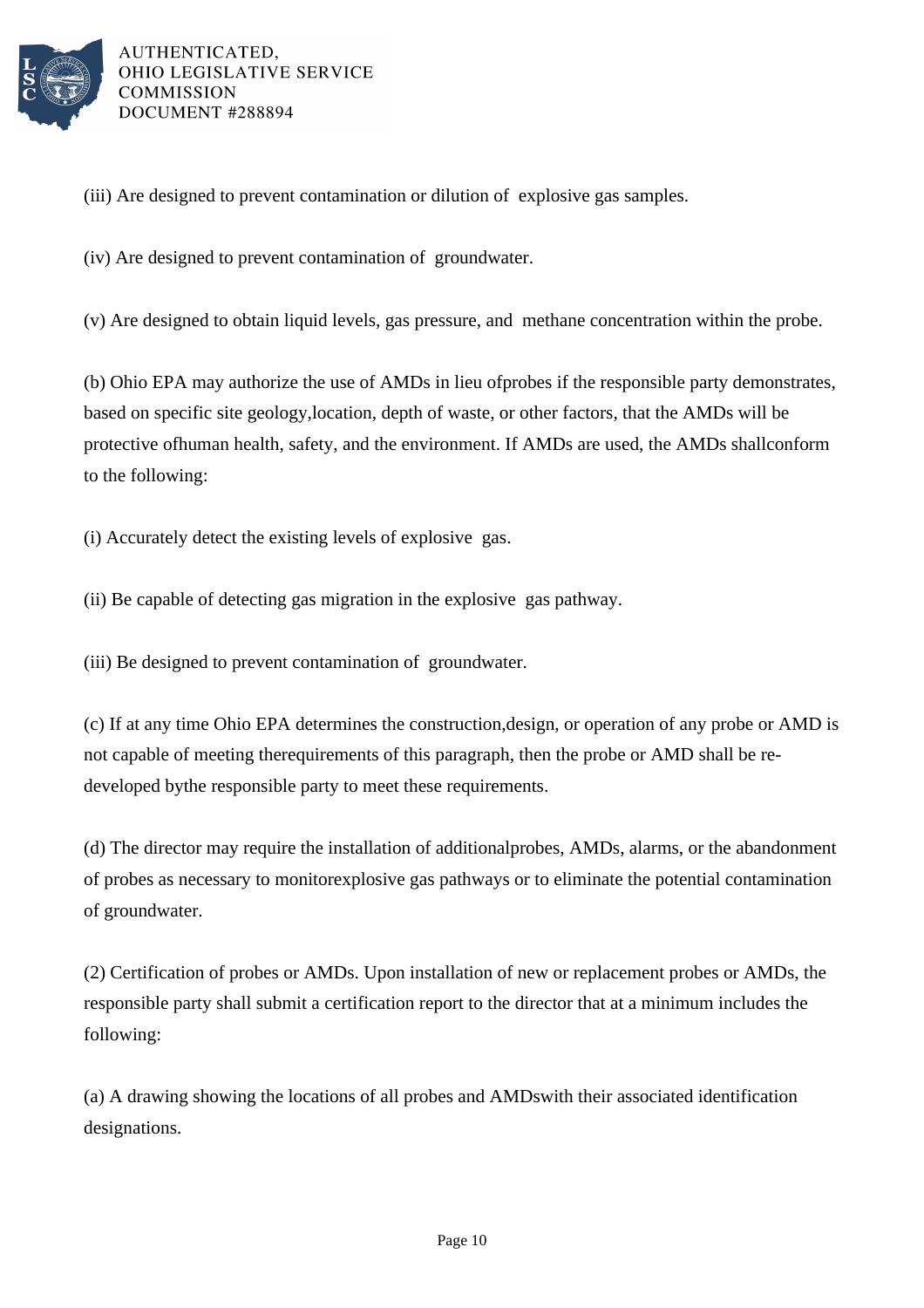

(b) Geologic logs, if applicable.

(c) Piping materials, depth and, if applicable, the length of the screened intervals.

(d) The initial gas monitoring results obtained from the probe or AMD.

(3) New occupied structures or explosive gas pathways. The responsible party shall alter the EGMP and install new probes or AMDs in all new explosive gas pathways and construct the new probes or AMDs in accordance with this rule. A new probe or AMD shall be installed and sampled in the following manner:

(a) Not later than one hundred eighty days after discovery of a new occupied structure within one thousand feet of the horizontal limits of solid waste placement.

(b) Upon discovery of an existing explosive gas pathway or the creation of any explosive gas pathway within one thousand feet of the horizontal limits of solid waste placement.

(c) Upon discovery of any topographic or subsurface construction changes occurring in the vicinity of the solid waste landfill facility that create the potential for explosive gas migration towards any occupied structure within one thousand feet of solid waste placement.

(4) Replacement or abandonment of probes or AMDs. The responsible party shall replace or abandon a probe or AMD as follows:

(a) For a damaged or inaccessible probe or AMD, replace in accordance with the approved EGMP and this rule prior to the next compliance monitoring event or in accordance with an alternative timeframe authorized in writing by Ohio EPA.

(b) As near as possible to the same location as the damaged probe or AMD to monitor the same pathway.

(c) Certify the installation of the new or replacement probe or AMD in accordance with paragraph  $(G)(2)$  of this rule.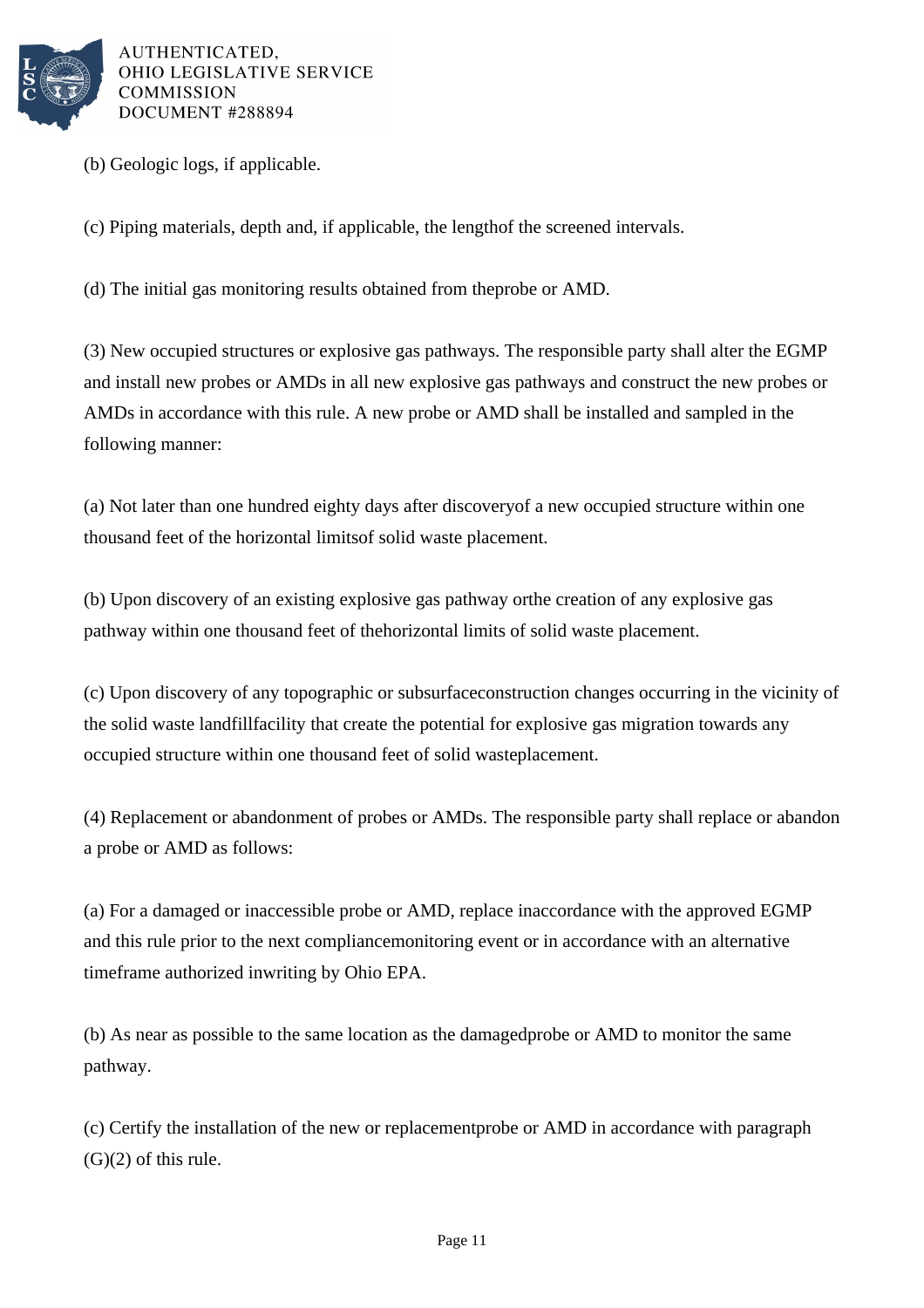

(d) If applicable, abandon the probes and AMDs in accordance with rule 3745-9-10 of the Administrative Code.

(H) Explosive gas network design. The responsible party shall ensure that the explosive gas monitoring network is capable of detecting explosive gas using probes or alarms as follows unless the responsible party has received authorization from Ohio EPA to use AMDs in lieu of probes:

(1) For an occupied structure located within the horizontal limits of solid waste placement, using explosive gas alarms. Upon consent of the owner of the occupied structure, the responsible party shall install explosive gas alarms in the occupied structure in accordance with the manufacturer's instructions. At a minimum, the explosive gas alarm shall be capable of detecting gas concentrations of 1.25 per cent methane by volume or twenty-five per cent of the LEL.

(2) For occupied structures located within two hundred feet of the horizontal limits of solid waste placement, the following:

(a) Upon consent of the owner of the occupied structure, install an explosive gas alarm in the occupied structure. At a minimum, the explosive gas alarm shall be capable of detecting gas concentrations of 1.25 per cent methane by volume or twenty-five per cent of the LEL.

(b) Install probes between the horizontal limits of solid waste placement and the occupied structure in such location and number that explosive gas migration through the unconsolidated stratigraphic unit, fractured bedrock pathway, or man-made pathway towards the occupied structure will be detected. If the occupied structure is outside the facility boundary, the probe shall be located as close to the facility boundary as possible. If a man-made barrier to gas migration is present, the probe shall be located between the barrier and the occupied structure.

(3) For occupied structures located within one thousand feet of the horizontal limits of solid waste placement, install probes between the horizontal limits of solid waste placement and the occupied structure in such locations and numbers that explosive gas migration through the unconsolidated stratigraphic unit, fractured bedrock pathway, or man-made pathway towards the structure will be detected. If the occupied structure is outside the facility boundary, the probe shall be located as close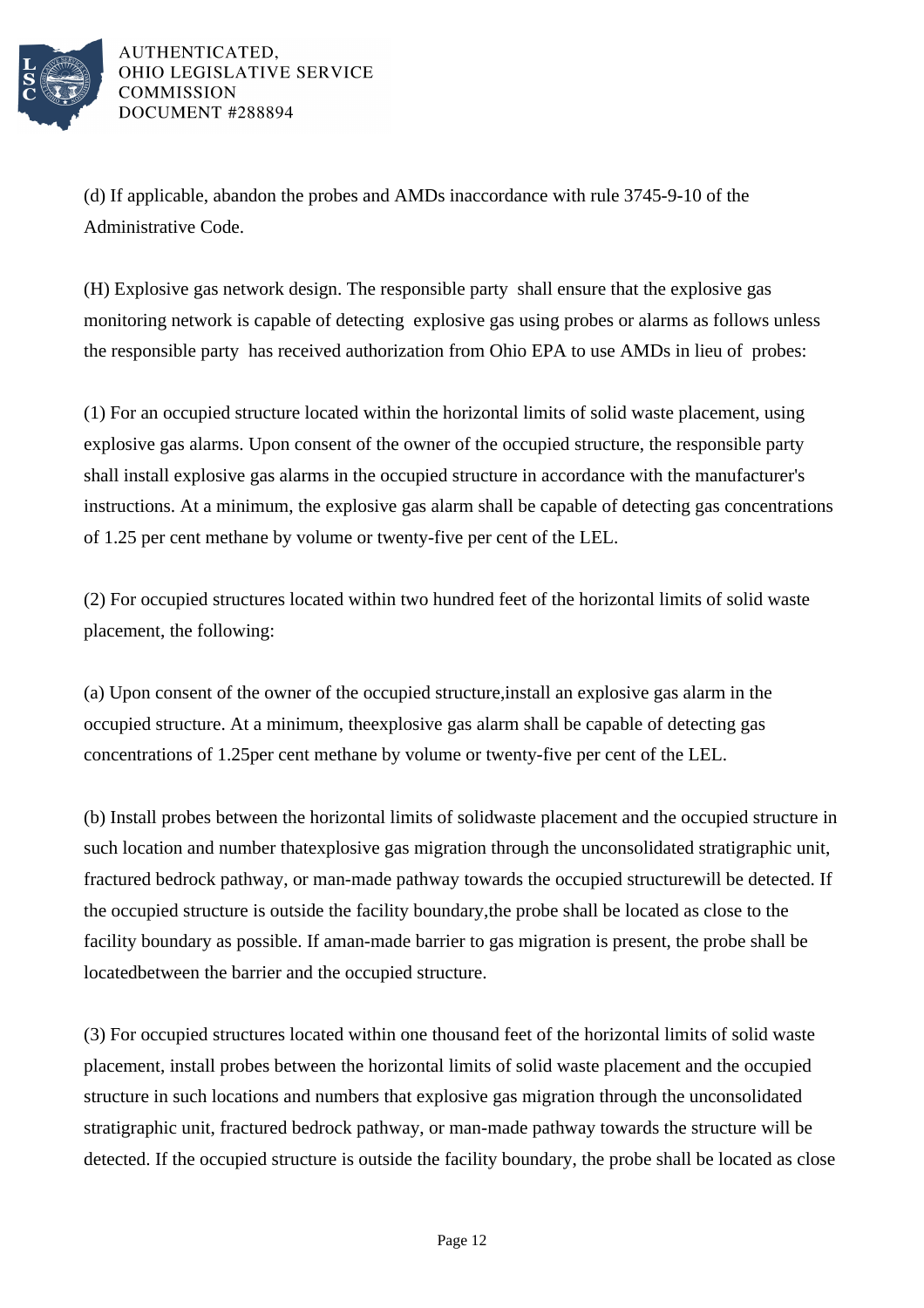

to the facility boundary as possible. If a man-made barrier to gas migration is present, the probe shall be located between the barrier and the occupied structure.

(4) For a licensed solid waste landfill facility that accepted waste on or after June 1, 1994, by installing probes that monitor explosive gas towards the facility boundary and are located between the horizontal limits of solid waste placement and the facility boundary.

(I) Compliance monitoring.

(1) Sampling frequency. The responsible party shall conduct explosive gas compliance monitoring in accordance with the following schedule:

(a) For licensed solid waste landfill facility in operation on or after June 1, 1994:

(i) Monthly prior to closure if any portion of the solid waste landfill facility is not lined with a flexible membrane liner.

(ii) Quarterly prior to closure if the solid waste landfill facility is lined with a flexible membrane liner.

(iii) Quarterly during the post closure care period.

(b) For a solid waste landfill facility that ceased acceptance of waste prior to June 1, 1994, but after July 1, 1970, semiannually.

(c) For a solid waste landfill facility regulated under Chapter 3745-29 or Chapter 3745-30 of the Administrative Code, one of the following:

(i) Monthly prior to closure if any portion of the solid waste landfill facility is not lined with a flexible membrane liner.

(ii) Quarterly prior to closure if the solid waste landfill facility is lined with a flexible membrane liner.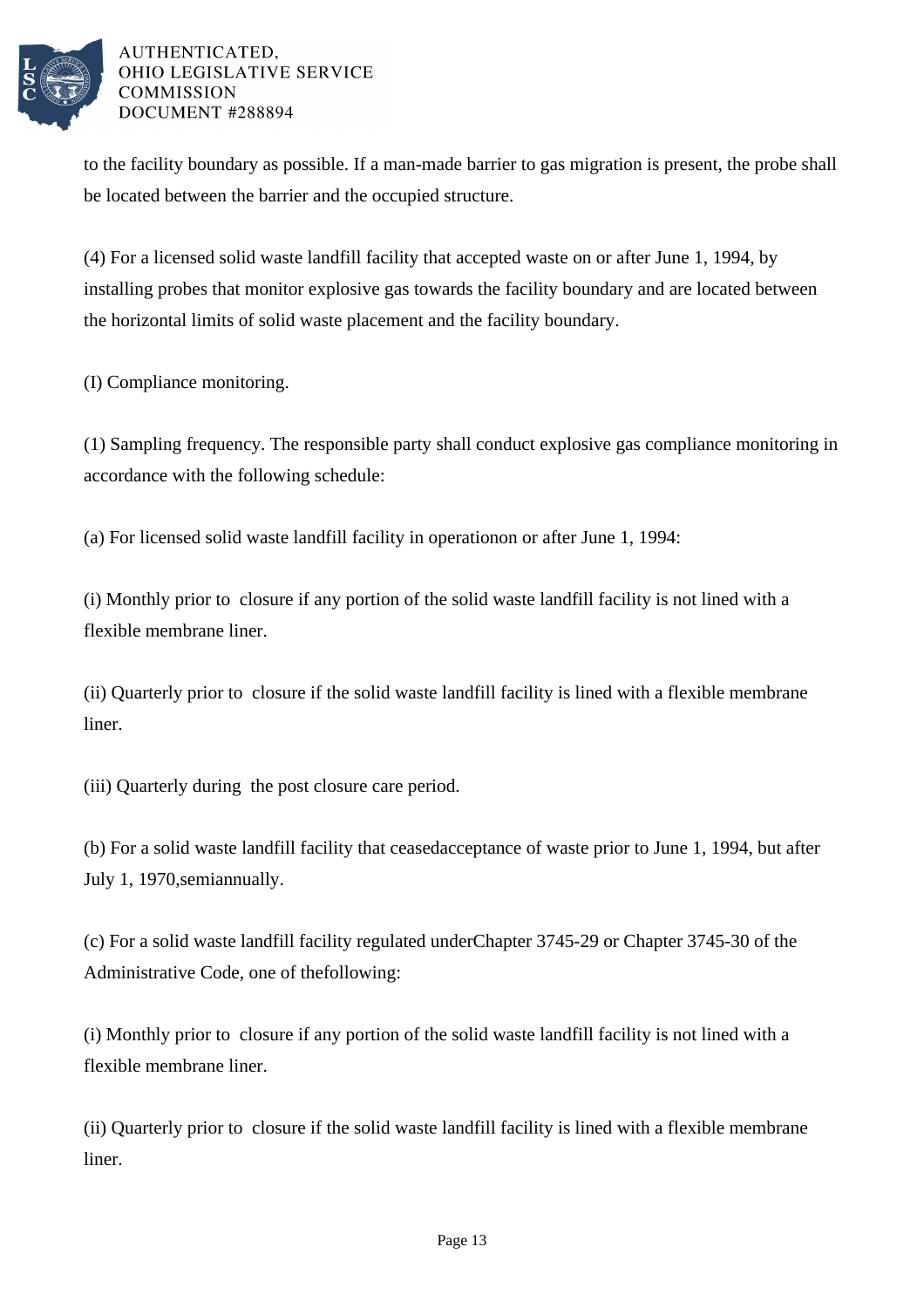

(iii) Quarterly during the post closure care period.

(d) At an alternate frequency specified by Ohio EPA in accordance with paragraph  $(J)(5)$  of this rule.

(2) Operating record. For a licensed solid waste landfill facility in operation on or after June 1, 1994, the responsible party shall submit all EGMP certification reports, monitoring results, contingency reports, and revisions to the approved EGMP into the operating record in accordance with rule 3745-27-09 of the Administrative Code.

(J) Contingency monitoring.

(1) The responsible party shall implement contingency monitoring upon discovery of either of the following gas concentrations:

(a) Five per cent methane by volume or one hundred per cent of the LEL at any probe or AMD.

(b) 1.25 per cent methane by volume or twenty-five per cent of the LEL in any occupied structure.

(2) Notifications. Upon discovery of gas concentrations exceeding a limit specified paragraph  $(J)(1)$ of this rule, the responsible party shall immediately notify the following:

(a) The owner of the occupied structure.

(b) The appropriate Ohio EPA district office and the local board of health.

(c) If the exceedance is in an occupied structure, the local fire department.

(3) Upon implementation of contingency monitoring, the responsible party shall do the following:

(a) Increase the monitoring frequency for each probe and AMD that exceed the LEL to a minimum of weekly unless otherwise directed by Ohio EPA.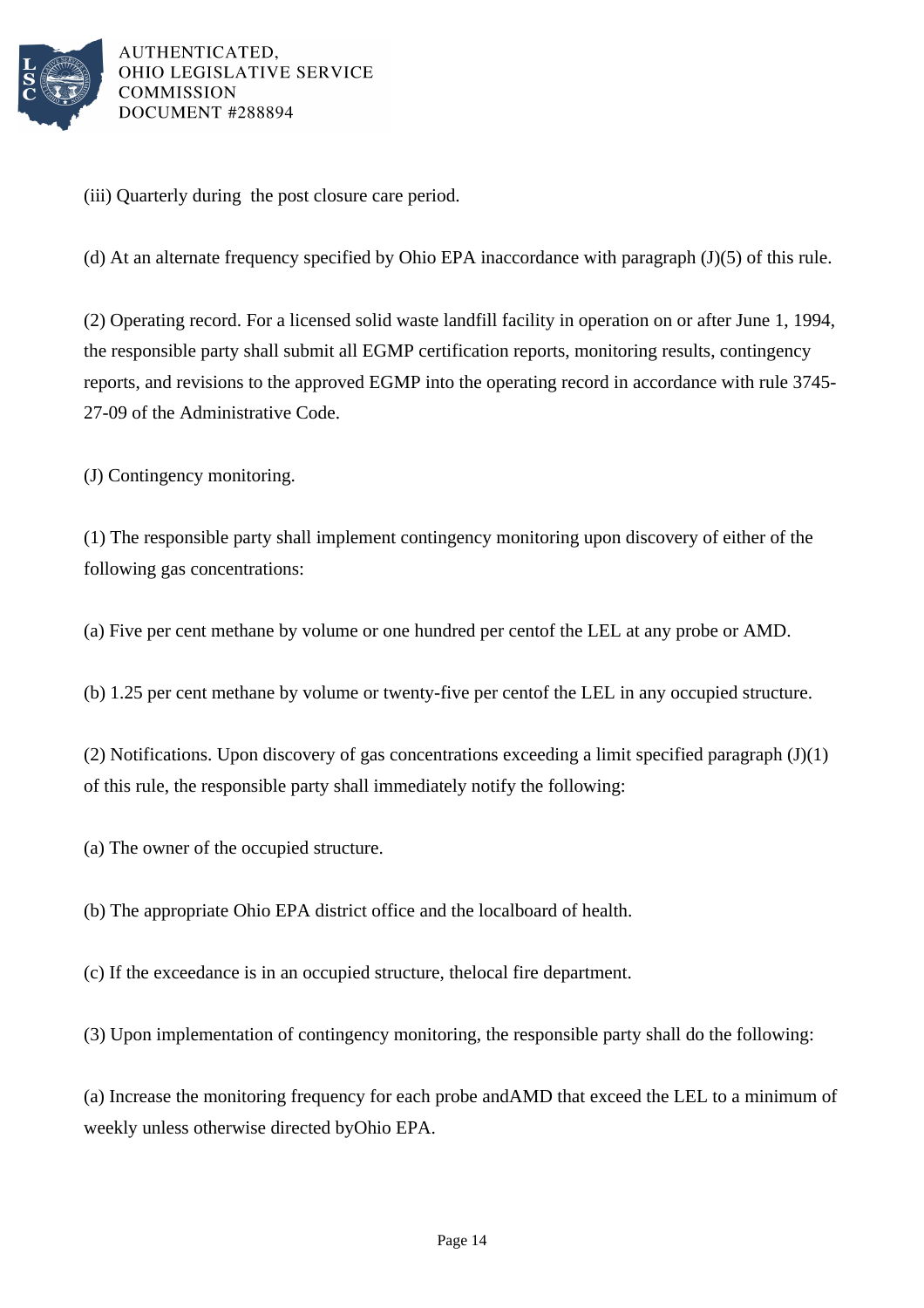

(b) Submit the contingency monitoring results to Ohio EPA and the local board of health not later than seven days following each contingency monitoring event, unless otherwise directed by Ohio EPA.

(4) Cessation. The responsible party may cease contingency monitoring when a minimum of four sequential weekly monitoring events no longer exceed the limits specified in  $\frac{1}{2}$  paragraph (J)(1) of this rule.

(5) Return to compliance monitoring. Upon cessation of contingency monitoring in accordance with this rule, the responsible party shall return to compliance monitoring at a frequency specified by Ohio EPA. The first compliance monitoring event shall occur not later than two months after cessation of contingency monitoring.

(K) Remediation procedures. If directed by a notification from Ohio EPA pursuant to paragraph  $(A)(3)(b)$  of this rule or if the responsible party is unable to mitigate or abate explosive gas exceedances that are at the facility boundary and within one thousand feet of an occupied structure after four weeks of contingency monitoring, the responsible party shall prepare, submit, and implement a remediation plan as follows:

(1) Remediation plan. The responsible party shall prepare and submit a remediation plan to Ohio EPA not later than thirty days after receipt of the notice pursuant to paragraph  $(A)(3)(b)$  of this rule or not later than thirty days after the initial four weeks of contingency monitoring, whichever is applicable. The responsible party shall ensure that the remediation plan contains an implementation schedule and describes how the formation and migration of explosive gas from the facility will be minimized or abated such that exceedances of the LEL at the facility boundary cease.

(2) The responsible party shall implement the remediation plan not later than thirty days after receipt of concurrence from Ohio EPA or in accordance with an alternative schedule authorized in writing by Ohio EPA.

(3) If the responsible party has implemented the remediation plan and not abated or minimized the formation and migration of explosive gas from the facility such that exceedances of the LEL at the facility boundary continue to occur, then the responsible party shall do the following: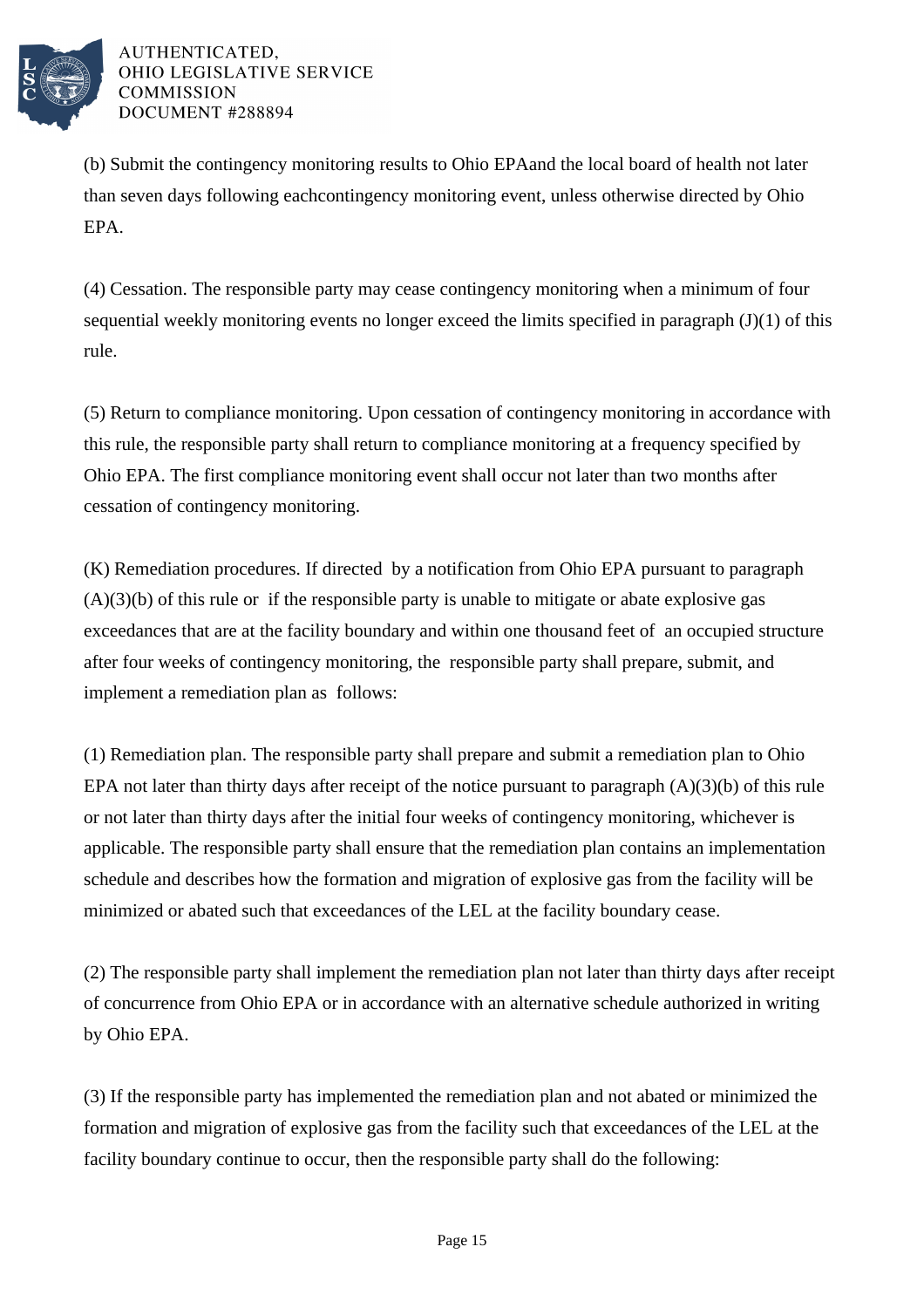

(a) Submit a revised remediation plan not later than thirty days following notification from Ohio EPA that the remedy was not successful.

(b) Implement the revised remediation plan not later than fourteen days after receipt of written approval from Ohio EPA.

(4) Ohio EPA may condition a remediation plan or a revised remediation plan to address any deficiencies. The responsible party shall implement the conditioned remediation plan not later than thirty days after receipt of written approval or in accordance with an alternative schedule authorized in writing by Ohio EPA.

(L) Sampling procedures, calibration, and maintenance.

(1) Sampling procedures. When conducting monitoring, the responsible party shall sample all monitoring locations as follows:

(a) Probes and AMDs shall not be vented prior to sampling gas pressure or methane concentration.

(b) The gas monitoring equipment shall have a detection limit below one per cent methane by volume.

(c) For all probes and AMDs, the following information shall be recorded:

(i) Ambient barometric pressure.

(ii) Ambient air temperature.

(iii) Observed weather conditions.

(d) For probes, information shall be recorded in the following order:

(i) Gas pressure in the probe.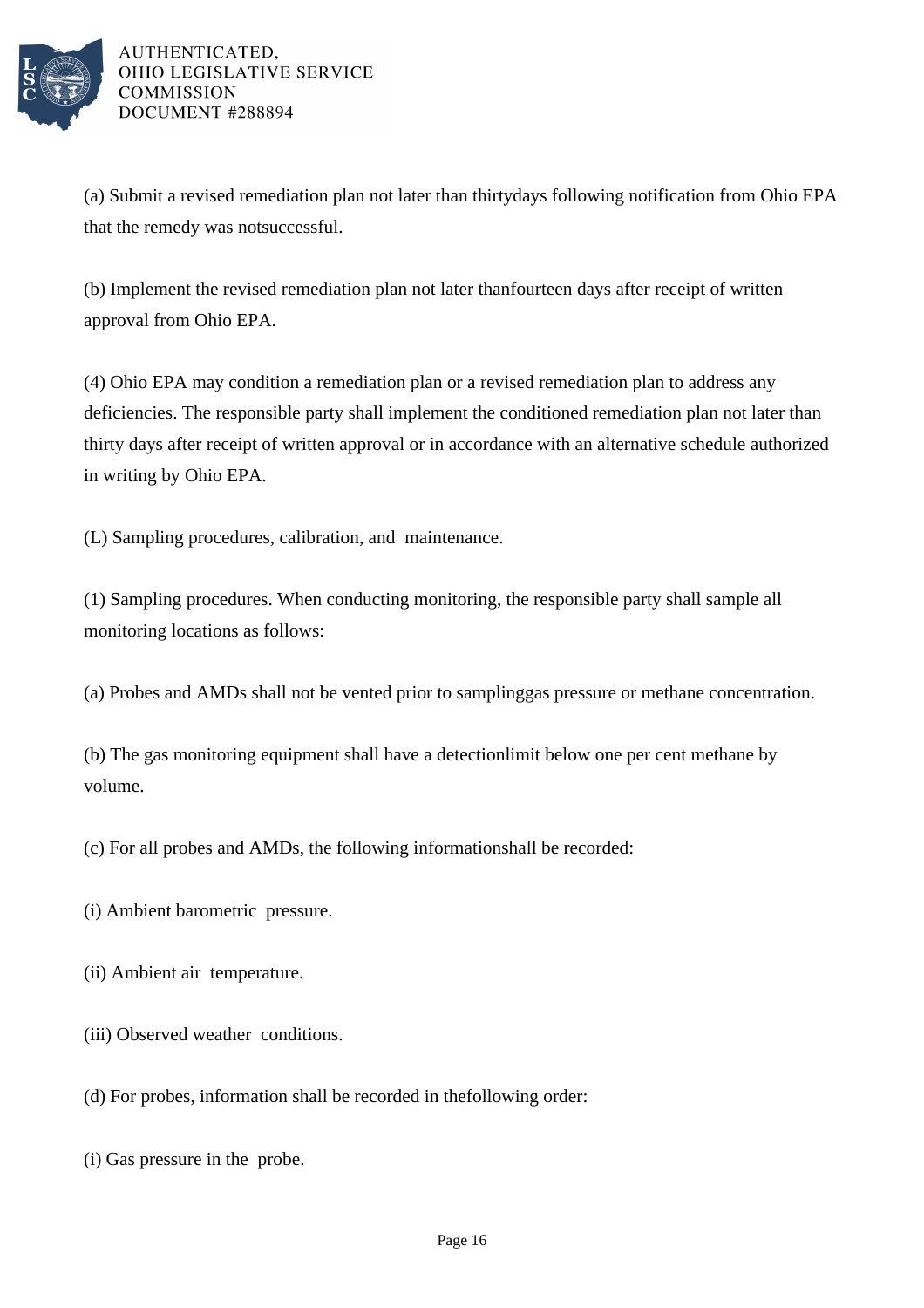

(ii) Peak combustible gas concentration in per cent methane by volume or in per cent LEL.

(iii) Depth to water from the top of casing.

(e) For AMDs, peak combustible gas concentration shall be recorded in per cent methane by volume or in per cent LEL.

(2) Calibration procedures. The responsible party shall maintain documentation of the calibration of explosive gas monitoring equipment and ensure that the gas monitoring equipment used to perform monitoring is properly calibrated per manufacturer's requirements not later than twenty-four hours prior to performing any sampling. The responsible party shall ensure the following:

(a) Any gases used to calibrate the gas monitoring equipment are not expired.

(b) The calibration gas concentration is between one per cent and five per cent methane by volume, or as specified by the manufacturer.

(3) Maintenance of explosive gas alarms. The responsible party shall maintain explosive gas alarms installed in occupied structures as follows:

(a) Calibrate and assess the performance of the explosive gas alarm at a minimum annually and submit documentation of the condition of each alarm and calibration results to Ohio EPA not later than thirty days after the calibration event.

(b) Replace each defective or non-functioning alarm not later than twenty-four hours after discovery that the alarm is not operating per the manufacturer's specifications.

(c) Immediately notify the individuals identified in paragraph  $(J)(2)$  of this rule if an alarm indicates the presence of explosive gas at 1.25 per cent methane by volume or twenty-five per cent of the LEL within the occupied structure.

(M) Reporting.